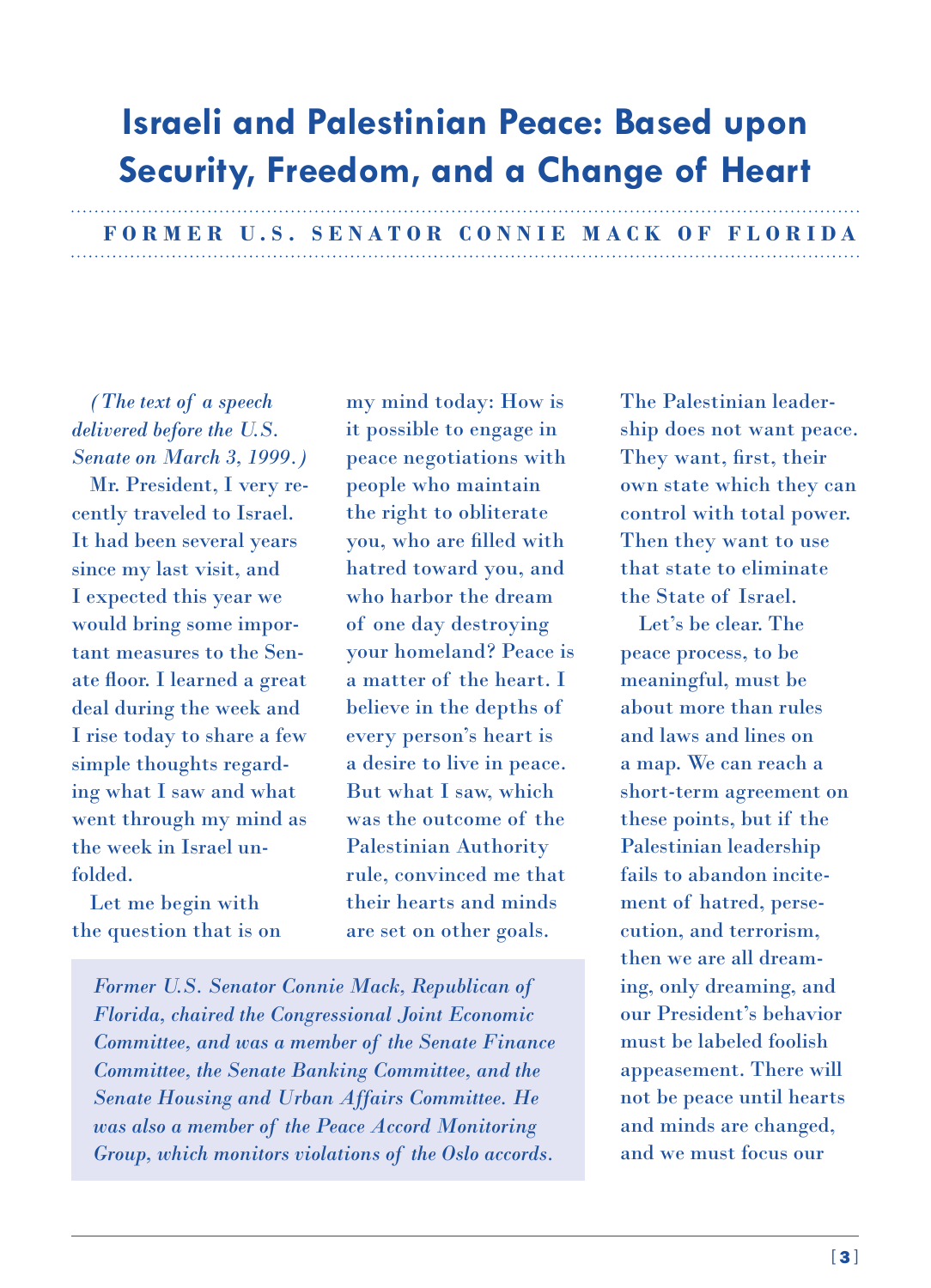attention on these issues. Mr. President, many of my colleagues in the Senate and in the House are aware of the promotion of hatred contained in the Palestinian media, and more significantly in the Palestinian schoolbooks. Let me provide some examples.

This is a picture that was taken off of Palestinian Authority-controlled television. It is a picture of a young girl, probably six or seven years old. This is a young girl singing into a microphone. She is on a television show that would be what we would refer to as kind of a Mickey Mouse Club type of show that would be shown to children by the Palestinian Authority. I want to read to you what this little girl is singing. Again, this is a program that was produced by the people who are sitting across the table from you, supposedly negotiating peace. This is what the little girl is singing:

*When I wander into the entrance of Jerusalem, I'll turn into a sui-*

## *cide warrior in battledress. In battledress. In battledress.*

There is no way I can convey to you the emotion of actually seeing that scene on television. There is no way I can put the emotion into what she was expressing and the emotion that she was expressing as she sang those words. And after her song, she got an ovation from her classmates and from her teacher. 

This focuses us on the fundamental difference in approach between the Palestinians and the Israelis. I have a grandson about that age, about the age of that little girl. How would I feel if he were being taught hatred in school? If he were being taught hatred on television, how would I feel? How would you feel if your government was teaching your children to hate? Could you conclude that they were serious about long-term peace with their neighbors? I also have some

examples from Palestinian textbooks for a

third-grade grammar lesson. Here is the task: "Complete the following blank spaces with the appropriate word." And the sentence is, "The Zionist enemy blank civilians with its aircraft." The "correct" answer is, "The Zionist enemy attacked civilians with its aircraft." For seventh graders: "Answer the following question: Why do the Jews hate Muslim unity and want to cause division among them? Give an example of the evil attempts of the Jews, from events happening today." These are from Palestinian textbooks today. One would expect, rather than focus on hatred, if they were serious about peace, they would focus on how the two peoples are working to live side by side. A history book for twelfth graders published only last summer teaches: "The clearest examples of racist belief and racial discrimination in the world are Nazism and Zionism."

To see this taking place today is chilling. If you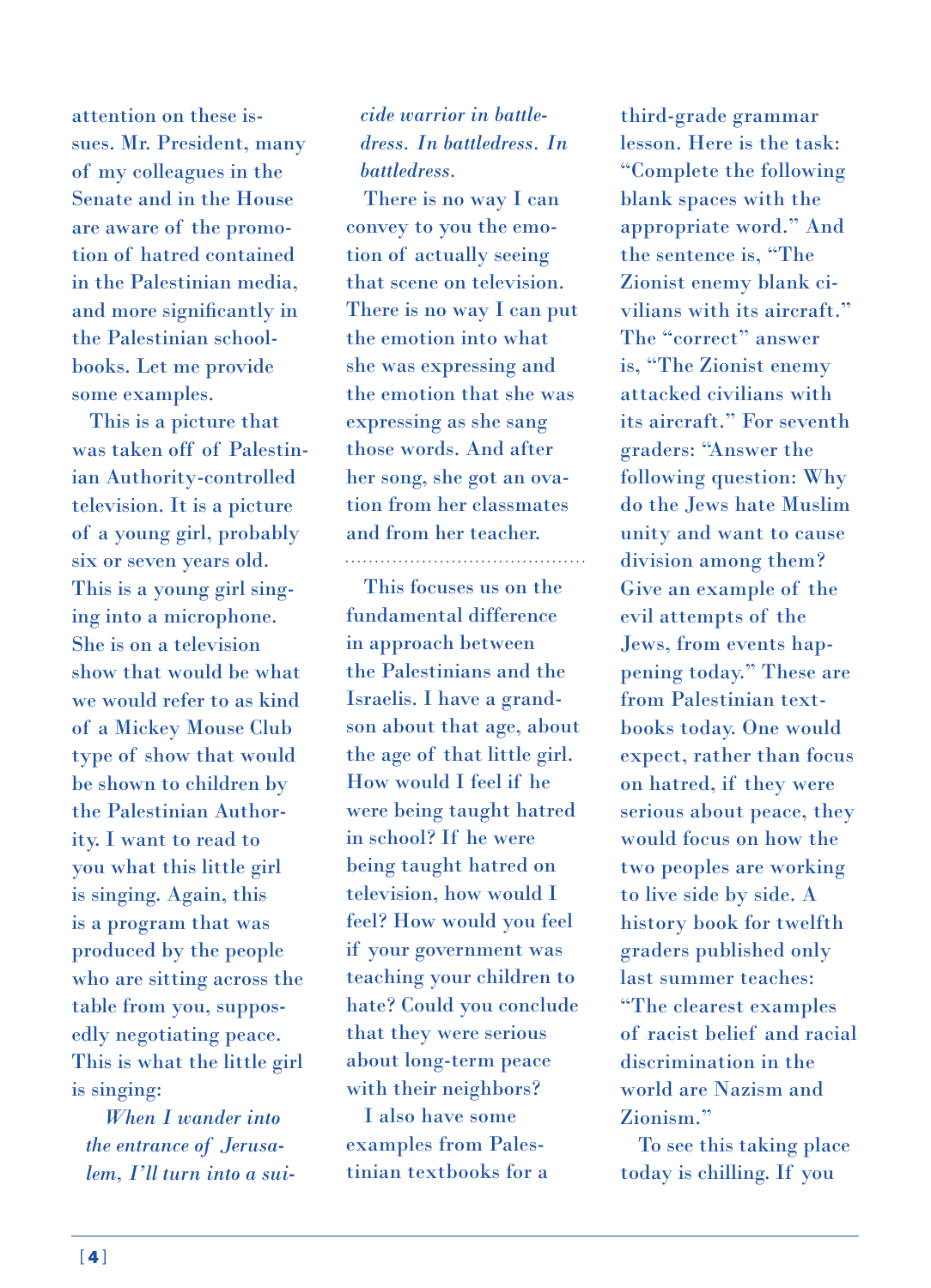can, think about it in the context of being in Israel and being briefed by a member of the government with respect to what is happening in what they refer to as the anti-incitement committee, which was set up by the Wye Agreement. To be sitting there and seeing this, I must say to you, was chilling. I found it to be extremely chilling.

While the government of Israel makes goodfaith efforts to come to a peace agreement, the Palestinian Authority teaches children hatred. This causes me to ask: How can peace be obtained when the children are being taught hatred? Let me share another story. I attended Shabbat dinner at the home of Saul and Wendy Singer in Jerusalem. Saul worked on my staff for seven years before moving with his wife to Israel. They just had their second child, a girl named Tamar.

Wendy told the story of the day she was checking out of the hospital in Jerusalem, two days after giving birth. In a very ordinary and matter-of-fact way, the hospital gave her the necessities for bringing home a newborn baby. In addition to providing for diapers and other things we would expect, she was handed a gas mask for her baby. It is actually a tent which you put your baby under in case of a chemical weapons attack.

In Israel, this preparation is routine. Everyone in Israel knows to have a gas mask ready. It just becomes a part of the craziness of everyday life. But when you bring home a newborn baby, when you bring home your baby and you get the chemical weapons tent at the hospital, then you realize how unordinary life is in Israel today. You realize that you are really simply struggling for a normal life, hoping for peace and security, praying to God, while actually living in a war zone.

I had another profound meeting during this week. I met one evening privately—secretly with Arabs who were

being persecuted for their Christian faith. I met with about ten Palestinian Christians. I will tell you just one of their stories, but I will change some of the details to protect the person I am describing.

I remember an energetic man, in his early forties, at the end of the table. I remember him because he seemed so full of life and love. He had a great smile on his face and displayed a wonderful sense of humor. I say this was memorable because, frankly, after hearing what he had been through, I do not know if I could express the sense of peace and love he did. This is his story.

He had many children and very little money. He converted to Christianity in 1993. He clearly loved God, and he loved to tell people about his conversion. He described to me how in 1997, the Palestinian Authority asked him to come to the police station for questioning. When he arrived, he was immediately arrested and detained on charges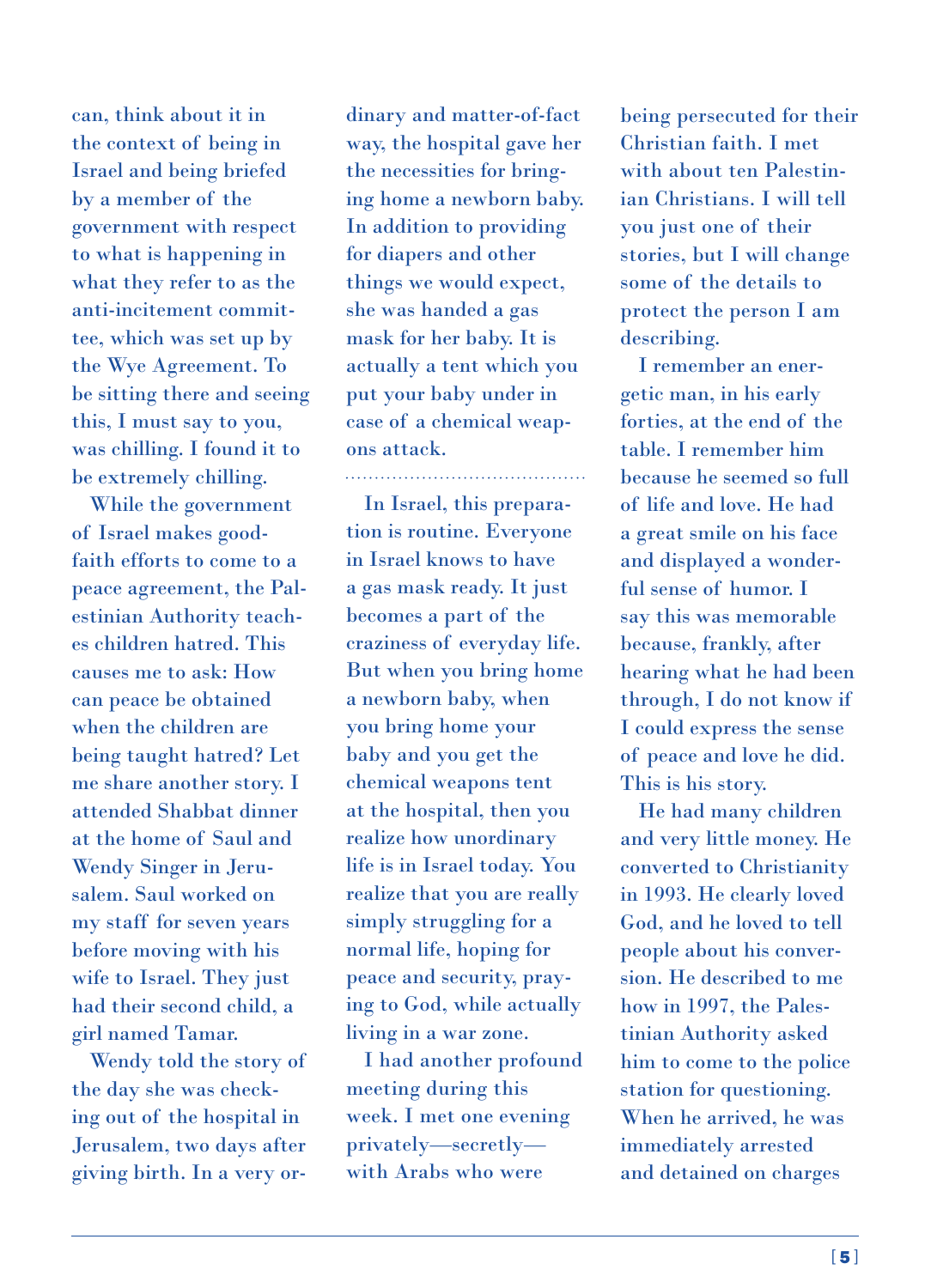of selling land to Jews. He denied this charge, since he was very poor and owned no land. He was beaten. He was hung from the ceiling by his hands for many hours. He showed me what I just said. He showed me how his hands were tied behind his back and then raised from the floor and hung that way for many, many hours.

After two weeks, he was transferred to a larger prison where he was held for eight months without trial. He was released in February 1998, after his family borrowed thousands of dollars to pay off the local authorities. And even though he is free, they are keeping his father in prison. They believe it is for his son's beliefs. He feels his father is being held hostage to prevent him from talking with people about his faith. Needless to say, these Christians met with me at considerable risk. They conveyed to me a message of fear and desperation. But their mere presence in the room with me demonstrated their hope, and it also caused me to ask, how can the people of Israel find peace with the Palestinian Authority while the Palestinian Authority engages in coercion and torture based upon religious beliefs?

I also met with the parents of American children killed by Palestinian terrorists. In this meeting, I was struck by the courage displayed by these families after suffering the tremendous loss of a child brutally murdered. These families told me of the hopes and dreams they had for their children. I couldn't help thinking about my own. My daughter, Debbie, traveled with me on this trip. She was in the room as these stories of brutality and murder were related. There was scarcely a dry eye in the room.

I am sure Debbie was thinking about her three little boys, ages 14, 11, and 5. We were moved by the comments made by the parents as they

described to us what had happened.

I understand that the Palestinian Authority knows a great deal about these murderers, but they are not being punished. Some of them have gone to trial and were sentenced, but we don't know if they remain in prison. I was told that we know some have been released.

There are reports that the Palestinian Authority allows them to leave prison each day and return in the evening like free room and board more than like prison. I was also presented with stories of the lionization of these murderers in the press and again in the classrooms. Try to imagine how you would feel, try to imagine what would be going through your mind when you are dealing with the grief of the loss of your child. You know who is responsible. You saw them go on trial. You saw them then released. You have to ask yourself, what are we going through this peace process for?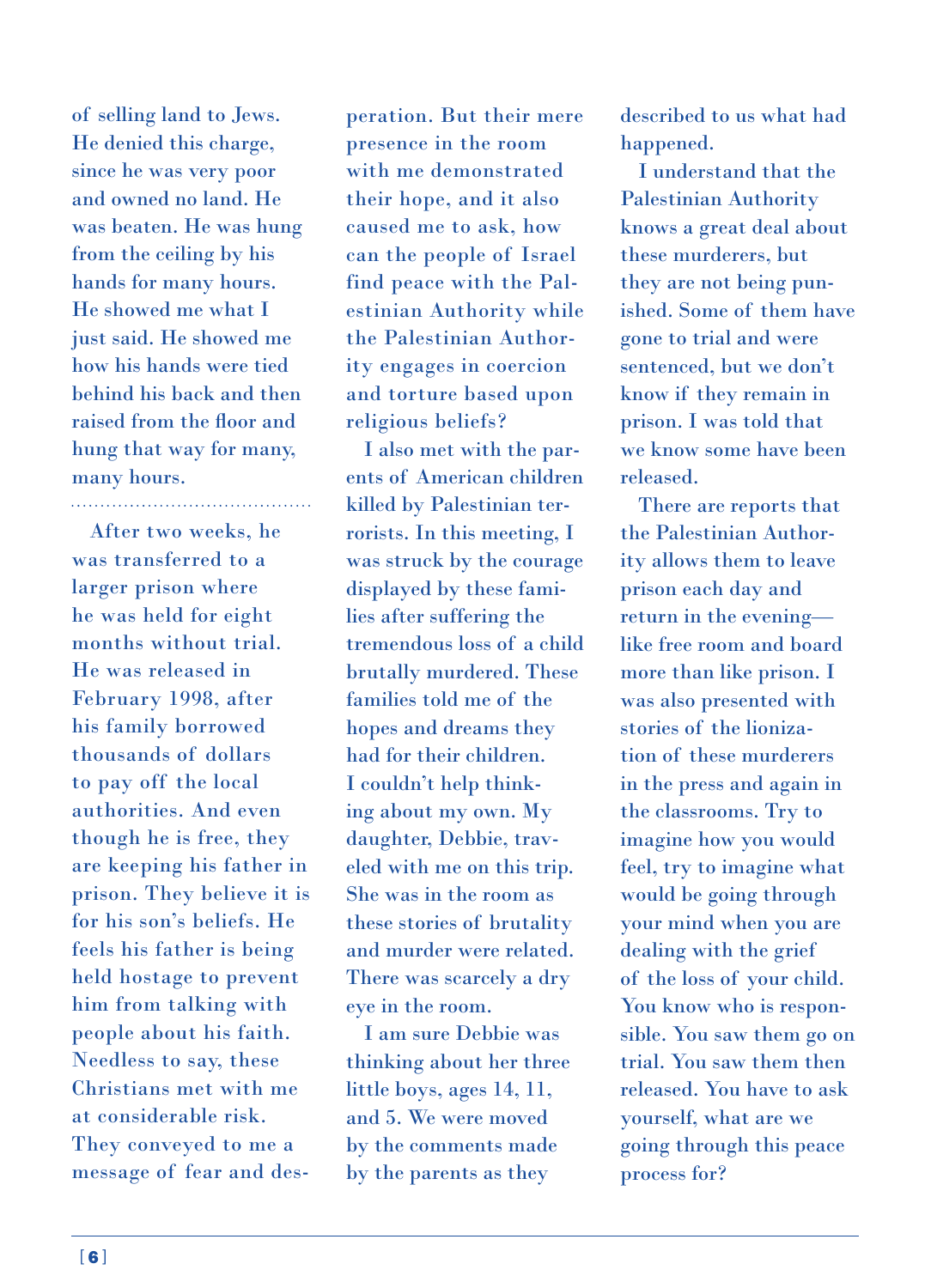I would like to mention one story of many that I heard. Mrs. Dassberg sat directly across the table from me. When she told us of the loss of her daughter and son-in-law, the lesson of these murders became so clear—we must fight terror and we cannot back off.

Mrs. Dassberg's family, her daughter, American son-in-law, and their nine-month-old daughter, attended a wedding in central Israel on June 9, 1996. They decided not to bring their two-year-old daughter along. Thank God. On the way home from the wedding they were stopped by Palestinian terrorists and killed in a so-called drive-by shooting. Fifty bullets were found to have been used in this murder, and yet, by some miracle, the baby survived. Even with a crime this gross, the Palestinian Authority did not arrest everyone involved or suspected in the shooting. One of those who remained free, it is believed, later took part in the bombing of the Apropos Café, killing

many others.

Another suspected killer, according to the Israeli Justice Ministry, was under arrest but given permission to come and go as he pleases from prison. Mohammed Dief, another suspected Palestinian terrorist, took part in the murder of two other Americans, at two different times, according to the mothers with whom I spoke. Mrs. Sharon Weinstock lost her 19-year-old son in a drive-by shooting masterminded by Dief. And only a year later, Mrs. Wachsmann told me of the kidnap-murder of her son, also believed to have been planned by Dief.

I am told Mohammed Dief remains a free man today. The obvious lesson—terrorists kill and those who are not jailed remain free to kill and to kill again, thanks to the Palestinian Authority.

How would I feel in their place? I couldn't keep the thought from my mind, as I listened. If I had lost a child and knew that the murderer

or accomplices were on the loose, how would I feel? And if I knew the killer remained free to kill other people's children, how would I feel? It is so hard, hard to even consider, but I do know that I left there committed to doing whatever I could to help each of those families.

Once again, I began to better understand the way the Palestinian Authority leadership was approaching peace. How can one find peace with people who do not condemn terrorism? Mr. President, how is it possible to engage in peace negotiations with people who want to teach their children to die in a holy war against you? How is it possible to engage in peace negotiations with people who persecute those of other faiths? How is it possible to engage in peace negotiations with people who keep terrorists on the loose to wreak havoc and evil against you and praise them for heroism?

Today the Israeli people are exhausted by fifty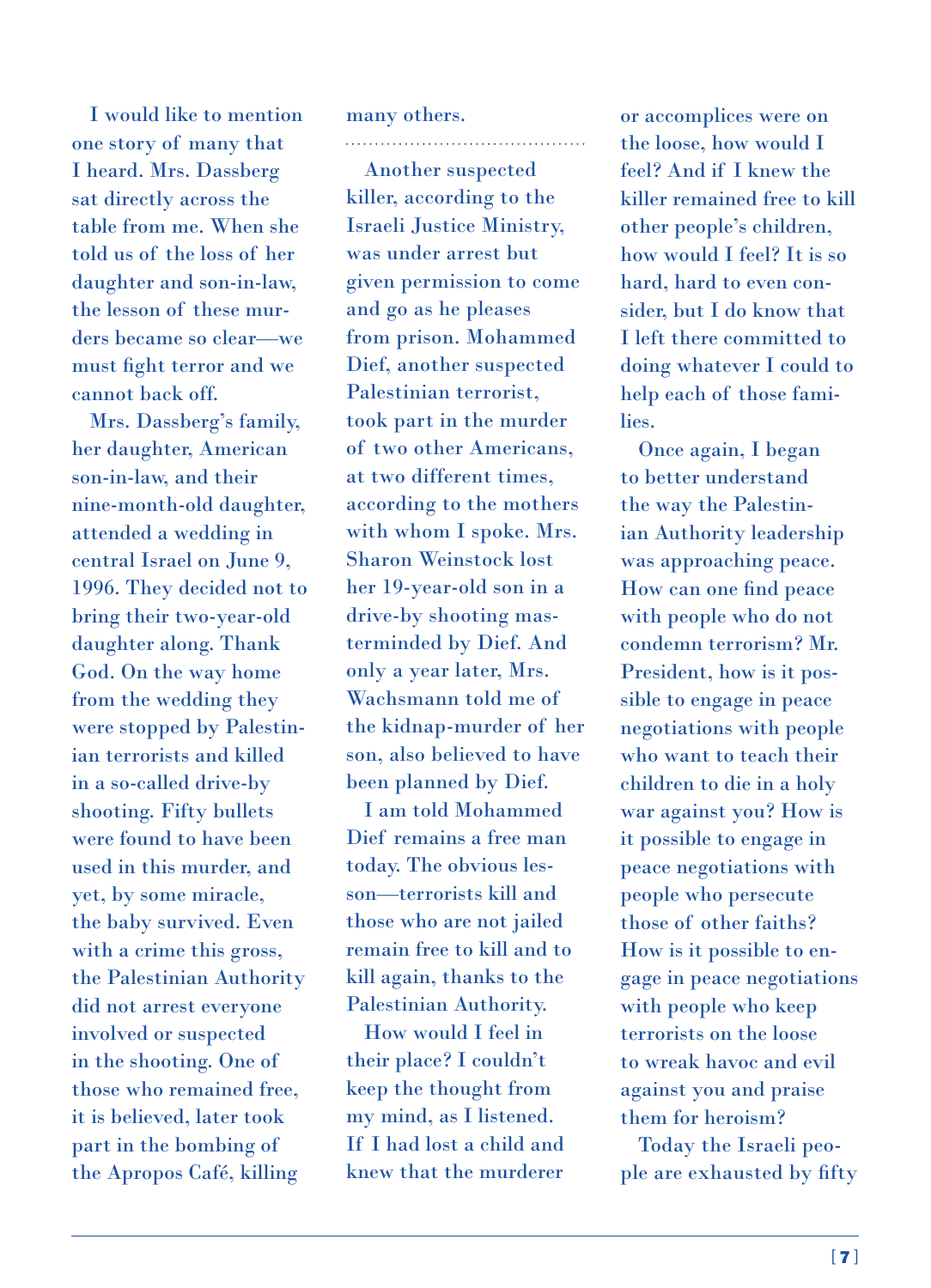years of violence against their homes and families, of sending their sons and daughters into the army, and they dream of a promised peace now. This is our hope and our dream as well. But we must not get confused. History is replete with examples of compromises which bring terror and destroy dreams.

In the United States, many people seem to think that if we do not confront these obstacles to peace and if we look the other way, then we will be able to come to an agreement. The reality, however, is just the opposite. If we do not acknowledge the attitudes and acts of those at the peace table, then the peace process is already over, and we just won't admit it.

In other words, the surest way to kill the peace process is to avoid confrontation, to fear upsetting a belligerent force and to avoid addressing incitement, violence, persecution, and terrorism. The only way to keep the peace process alive is to

focus on truth, freedom, security, and justice.

Israeli efforts, to date, have sought to keep the peace process alive, improve security during the negotiating process, and obtain reciprocity as a vital element of implementation.

The process remains alive, but terrorism continues and is exalted by many in the Palestinian Authority, and reciprocity does not exist. The United States' role has been to seek the middle ground. Unfortunately, this only rewards those willing to go to new extremes.

The middle ground between Prime Minister Netanyahu and Chairman Arafat is not halfway between the two. The United States must not engage in moral equivocation. We must not shy away from holding Arafat responsible for acts of violence, incitement, and persecution.

The United States must demonstrate principled leadership and end the appeasement that perpetuates the cycle of vio-

lence. The peace process can only work when leaders uphold their agreements and answer to the people, and the United States remains a vigilant defender of the principles which bind us to Israel: freedom, democracy, and the rule of law.

What should we do? I believe there are three things. First, we should insist upon the strict adherence to Oslo and the reciprocity codified at Wye. The purpose of the Wye accord was at long last to force the Palestinians to comply with commitments before further territory would be turned over.

So at Wye, Israel agreed only to turn over territory in phases, in which it could verify Palestinian compliance at each and every step. In the first phase, Israel completed its redeployment after the Palestinian Authority completed its tasks. In phase two, the Palestinians did not meet all their obligations, and, therefore, Israel has not yet turned over the additional land. Reciprocity makes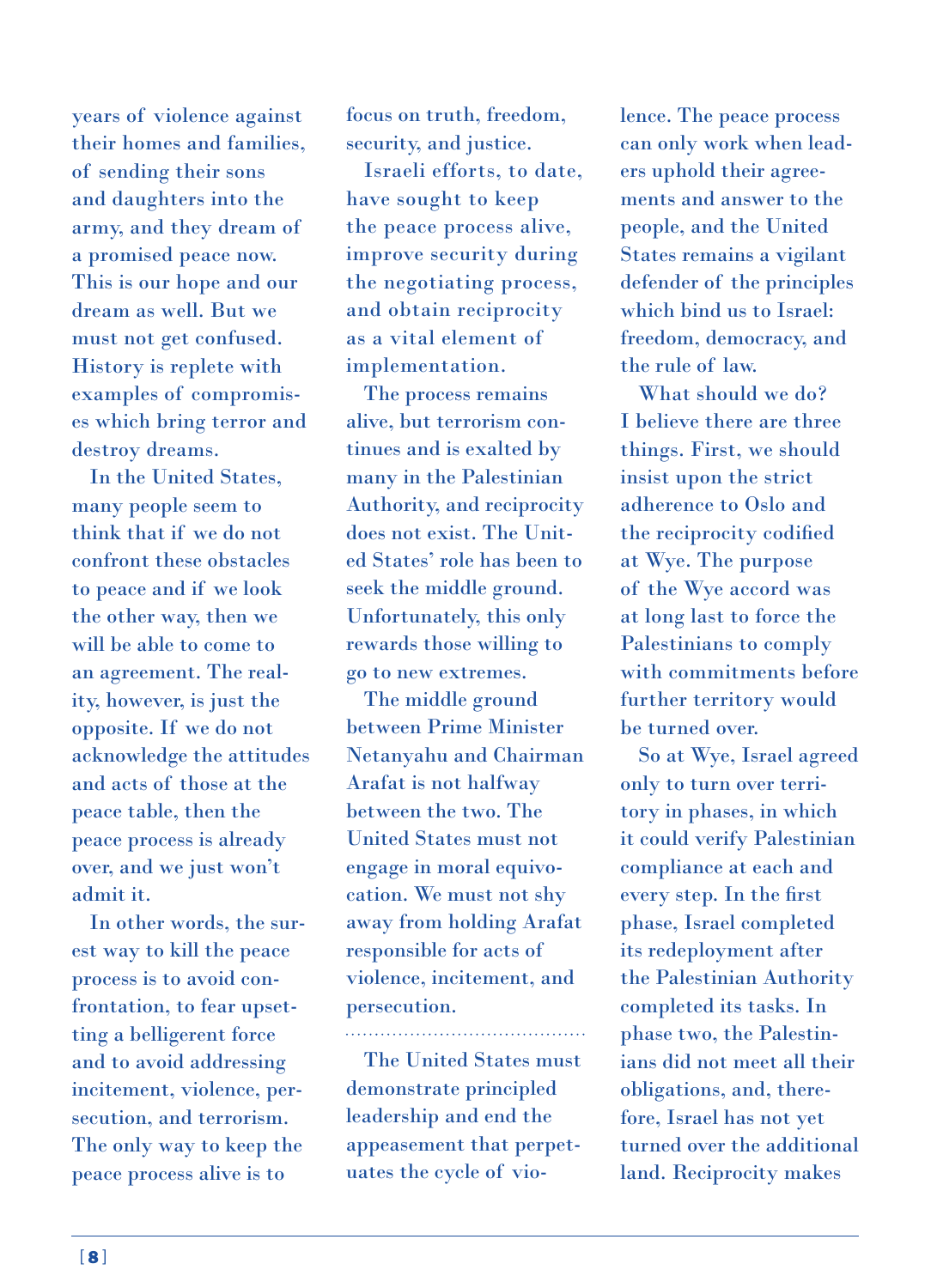no sense unless it is based upon this formulation. Once Israel has ceded territory, it is unlikely it ever could recover it. The Palestinians, on the other hand, can turn on and off their promises. In fact, this is exactly what they have done.

Second, we should stop paying the Palestinian Authority. Any funds provided to the Palestinian people should continue to go through private voluntary organizations. We should also monitor much more closely the rampant corruption and mismanagement of funds provided currently.

And third, we must aggressively seek the bringing to justice of Palestinian terrorists who killed American citizens. I am told that our Justice Department can do a better job here, that they have a great deal of information on the murderers of the Americans who are free in the Palestinian areas and, indeed, can make some requests for indictments. It is time to do this. Let's put the needs of the American families and

other victims' families over the needs of those engaging in or supporting terrorism.

Mr. President, these are very basic principles. I am not discussing today the intricacies of the peace process, U.S. funding, embassies, or any other number of issues we will be discussing this year in the Senate. We need to focus on a more fundamental level first. And I hope that this message will be heard at 1600 Pennsylvania Avenue.

What I mean when I say this is that I hope the President will hear the message. I say this from a standpoint not of arrogance, not of confrontation, and I do not mean it in a political way. I just hope that the President will listen and take another look at what he and his foreign policy team are trying to force the Israeli government to do.

There cannot be peace until there is a change of heart. I returned from this trip with a newfound concern for the future of

Israel. I saw examples of incitement. I heard examples of persecution and hatred being taught throughout Palestinian society by their leaders. When the people engaged in peace talks return from the negotiating table only to disparage compromise and incite violence, there can be no progress toward peace.

Israel has come a long way since I first began following the fate of this state and the people of Israel. In so many respects, life appears and feels normal. The economy is developing, the standard of living is growing and improving. But just below the surface of this normalcy, Mr. President, Israel still faces a threat to the state's very existence. Israel's survival remains, unfortunately, a very real and central concern fifty years after its independence.

Some people believe, however, that by ignoring this threat, that the peace process can succeed. Mr. President, it will fail. It